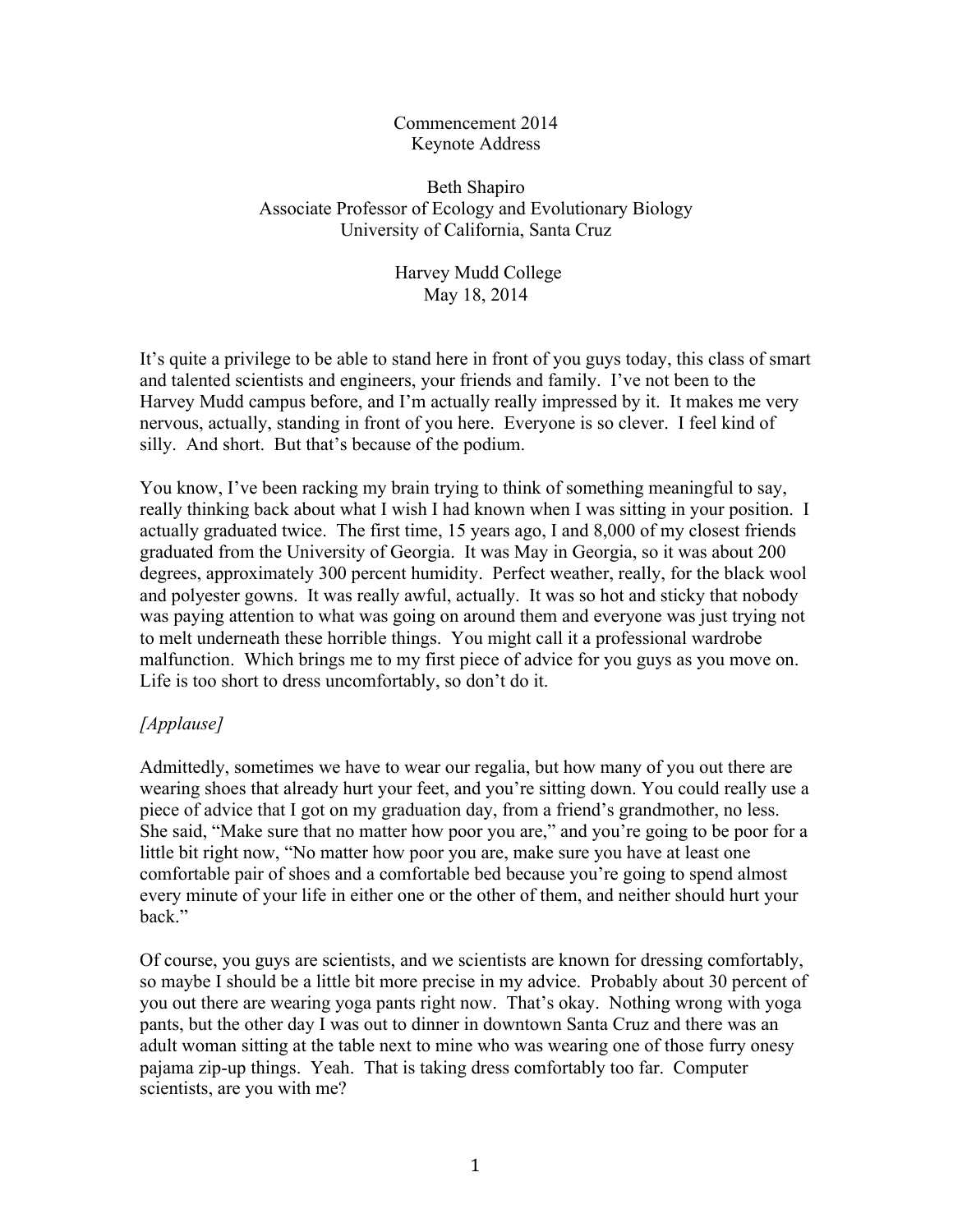# *[Laughter]*

The second time I graduated, it was a much more comfortable affair. It was indoors in a beautiful 350-year-old theater in the Oxford City Center. The graduates, there were about 100 of us, kind of walked in in pairs and went to the front of the place just like this and we had to kneel on the ground in pairs in front of the person who was conferring degrees, who mentioned a few things and then whacked us on the head with a sword. The words were probably deep and meaningful, but they were in Latin, so I don't know. Before the ceremony, we were all put into this little anteroom and they delivered a speech about the ceremony and what it meant. There were emotional highs and lows; there were jokes that some people laughed at. There were probably instructions, but it too was in Latin. So on a scale of one to helpful, it was about a 'no.' Which brings me to my second piece of advice. When you go out there into the world and you have something to say, say it in a way that everybody can understand.

# *[Applause]*

You guys are about to enter into the world–some of you starting jobs, others going to graduate school where competition is fierce and nobody has very much time. You're going to have a competitive advantage. You'll have new perspectives, new ideas, new eyes, but you'll also have new legs, like my son, Henry, who's just learning to walk and sometimes gets knocked over by the cat. If you don't want to get knocked over, people have to know you're there. So speak up. But don't assume that speaking loudly or speaking in another language is somehow impressive. Scientists tend to be pretty bad at this. If you have to use jargon, use it sparingly, and never assume that everyone understands what you are talking about. No one has ever complained that a pitch or a presentation was too easy to understand. Your ideas may be brilliant, but if you can't communicate them clearly, your brilliance will go unnoticed.

So here we go. Four minutes in and I've given you two sage pieces of advice. I've got three more. Have you ever noticed how, when you're telling a story or reading a book, everything comes in threes? Three examples, three adjectives, three stooges. Three stooges? Anyway, who knows where that came from, I'm just improvising.

One thing that I like a lot about my job as a research scientist is that I get to decide every day what I'm going to do with that day. But there are so many different things to do, so many fun projects to be involved with that it's often really hard to make that decision. When I was in grad school, I decided that I was going to adopt a set of rules to help me make those decisions, and I'd like to share that with you next. They're not silly rules about how to look or act, they are more about how to think, how to cultivate the kind of mindset that fosters creativity, and I really think, success. So here goes.

First, take risks. I don't know how many of you are in this position, but when I graduated from Georgia, I really wasn't sure what I wanted to do with my life. I had been intermittently sure since being born. When I was three, I was going to be a kangaroo.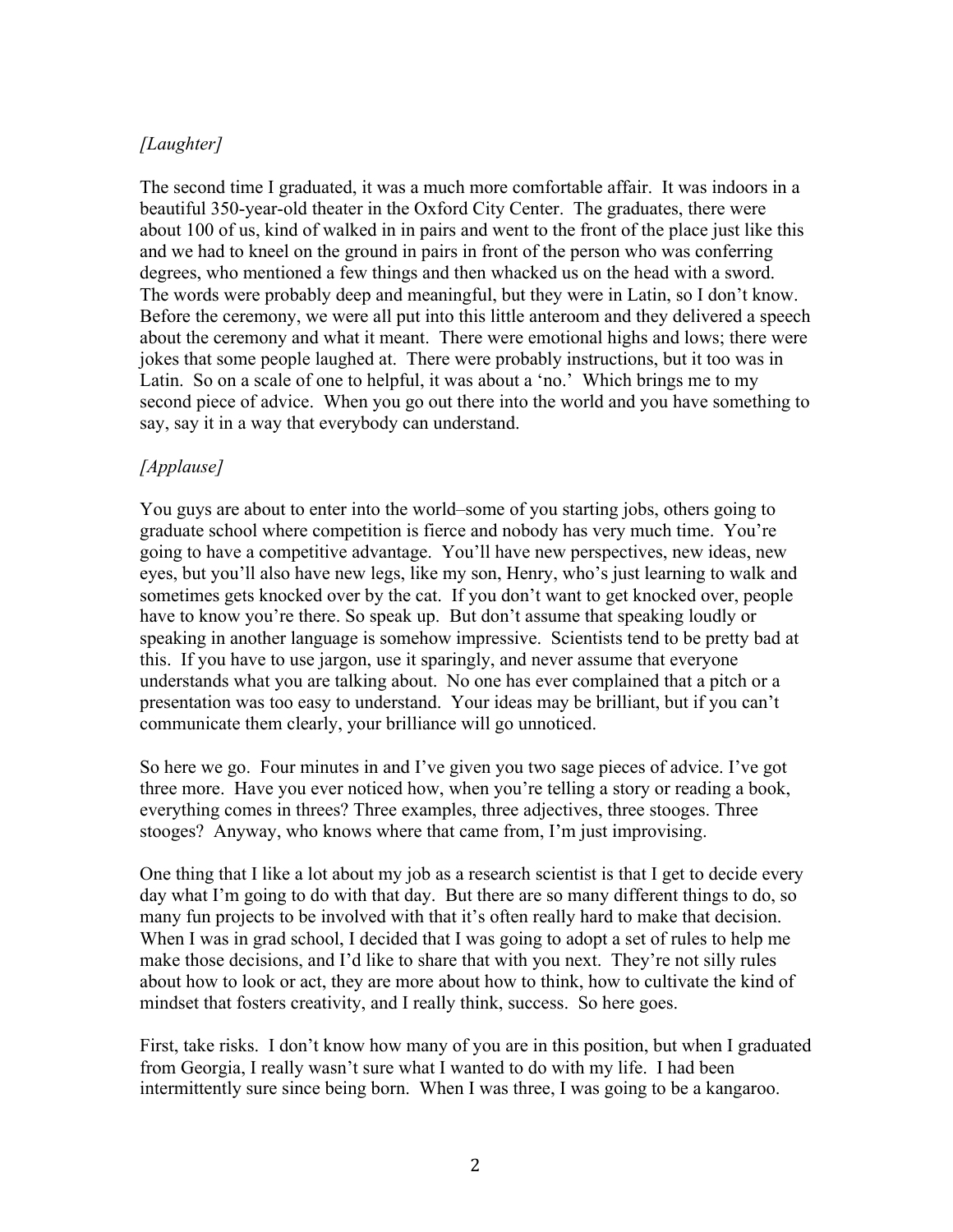When I was in junior high, I was going to be a doctor, and in high school, it was journalism. By the end of my second year at Georgia, I had 16 different declared majors and my academic advisor offered me \$20 if I could stick with one long enough for him to complete the paperwork, presumably transferring me to a different academic advisor. I was scared to make a decision. I was afraid that if I went down one pathway that I would miss some obviously better or more fun or more exciting thing that was in a different direction. I thought I was keeping my options open, but really I was holding myself back. You guys, as you go forward, are going to have tons of opportunities that come at you, particularly within the next couple of months and years. Do everything. If you have to choose, choose something that pushes you the furthest from your comfort zone.

Your unique education has prepared you for careers at the cutting edge of innovation. This is both good news and bad news. It's good news because you're probably going to find a job, it will pay well, and it will be intellectually fulfilling. It's bad news because whatever you thought you were training for when you started this exercise might not actually exist anymore. Five years ago, when you guys were deciding where to go to college, there were very few mobile app developers or big data architects, and there certainly weren't any Chief Listening Officers for social media outlets. It's hard to imagine where the next five years will go, but it's kind of fun to do so. Will there be a Borg-esque integration of biology and technology or self-driving cars that get rid of traffic congestion? Who knows, but you guys are going to be among the people that are actually making it happen. And it'll be awesome as long as you're willing to take some risks and step outside of your comfort zone. When an opportunity arises, take it.

Second, be in the moment. I am a big fan of technology, but I'm a little bit worried about the consequences of all this mobile connectedness on society. My lab is on the bottom floor of a new building at UC Santa Cruz, and two sides have windows. The other day, my students and I were watching people walk back and forth between classes, and there was one guy who was kind of tall and thin and he was really concentrating on his phone. He was expertly maneuvering between students, and it was really impressive until he walked into a redwood tree. They're not small. But that's not it. He didn't look up. He kind of regained his balance and started forward again and walked into it a second time. Seriously, I'm not making it up. Only then did he look up and kind of glare at the tree, slightly deviate his trajectory and go back to his phone. It's amazing. Really, really amazing.

As you guys know, the present day is a really awesome place to live, particularly for those of us who are scientists and engineers. The world is literally at our fingertips. Our ideas, assuming we can communicate them properly, really can change the world. But what is the point of living in the present day if we're not actually in the present day? We're out to lunch with our friends or sitting together in the sunshine, but nobody's there. Everybody is somewhere else, looking down on the phone. Remember those opportunities I was talking about? You're not going to find those on Instagram. I mean, when new ideas are born, opportunities arise not by taking quizzes to find out what Star Wars character or dog breed you are, but by having actual conversations with living people, live, for real, in person.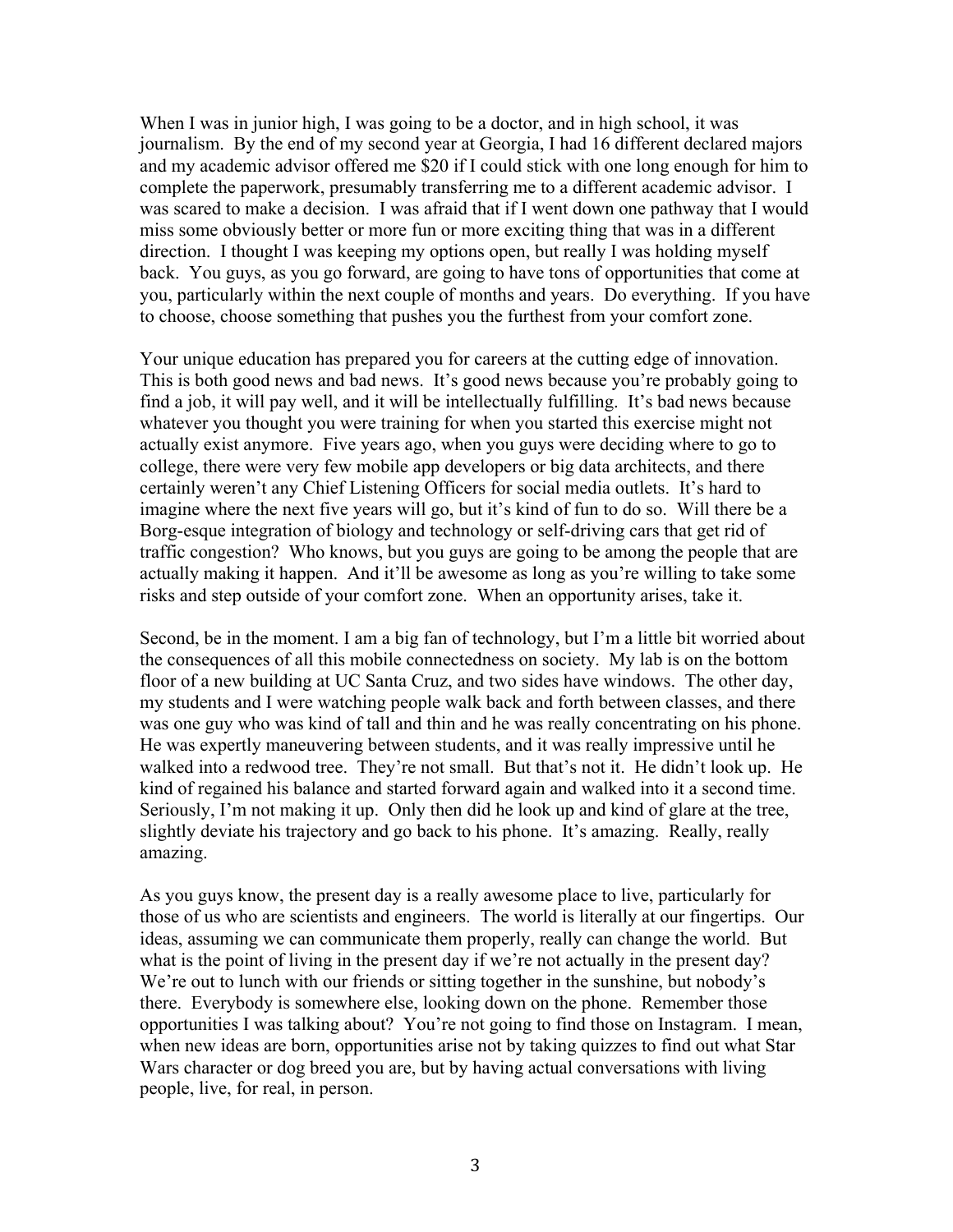One of the things I like best about being able to go to the field every summer is that I am forced to disconnect from the Internet and reconnect with life. There is no Wi-Fi in north central Siberia. A couple of weeks in a tent, on a boat, in the 24-hour sunshine, it's like a hard reboot for my brain and my body. It allows me to refocus on who I am and why I'm doing what I'm doing. I encourage you to find that place for yourself where you can disconnect. The experiences that define you will tend to be those that happen in the real and not the virtual world. Look up every now and then and be present in your lives.

And finally, do something. If anybody has been paying attention to the raging debate about whether de-extinction should happen, that is the bringing back of extinct species, you will know that the media has declared that I am cloning the passenger pigeon. The passenger pigeon is an extinct species of North American bird. It's been extinct for about 100 years. Actually exactly 100 years this September. It's most famous for flying in flocks of billions of individuals, large enough to darken the daytime sky for hours as they flew by, and then they were gone. I'm not cloning the passenger pigeon, for two reasons. First, it's not possible. Second, it's a terrible idea.

# *[Laughter]*

It's not possible to clone extinct species. Cloning requires intact living cells. No extinct species, even frozen mammoth mummies dug up from Siberia, have intact cells. It's not possible. No cells, no clone. Biotechnology, however, might have another solution for bringing extinct species, or at least traits belonging to extinct species, back to life. We can sequence the genome of the passenger pigeon. We can compare that to the genome of its closest living relative, the band-tailed pigeon, which is common around here. And then we can go into that band-tailed pigeon genome and actually make all of the edits in that genome necessary to turn that band-tailed pigeon genome into a passenger pigeon genome. And then, sprinkle in some magic science dust for the sake of brevity, use that to make the passenger pigeon. Or billions. Which brings me to why it's a terrible idea.

Can you imagine driving around in your car when all of a sudden a flock of a billion birds flies overhead? You might think you're in a Hitchcock film. You might regret having recently washed your car. Seriously, though, it is tough to imagine the environmental consequences of bringing back a billion passenger pigeons. Since they've been extinct, cities, towns, farms, highways have all grown. Other species have come in and taken their place. Where are these birds going to go in this very changed world? It's hard to imagine that would work without mayhem. The mammoth, however, might be a different story. The Siberian tundra is very low in productivity and can't support very many grazing herbivores. I have a friend, Sergei Zimov, who runs a park in northeastern Siberia. He calls it Pleistocene Park. His plan is to bring back all of the Pleistocene animals like mammoths and wooly rhinos and giant bears and giant beavers. Seriously, there was a five-foot-tall beaver here. Bring all of those things back to Pleistocene Park and have people come and visit them and, you know, kind of like Jurassic Park but without the disaster. Hopefully.